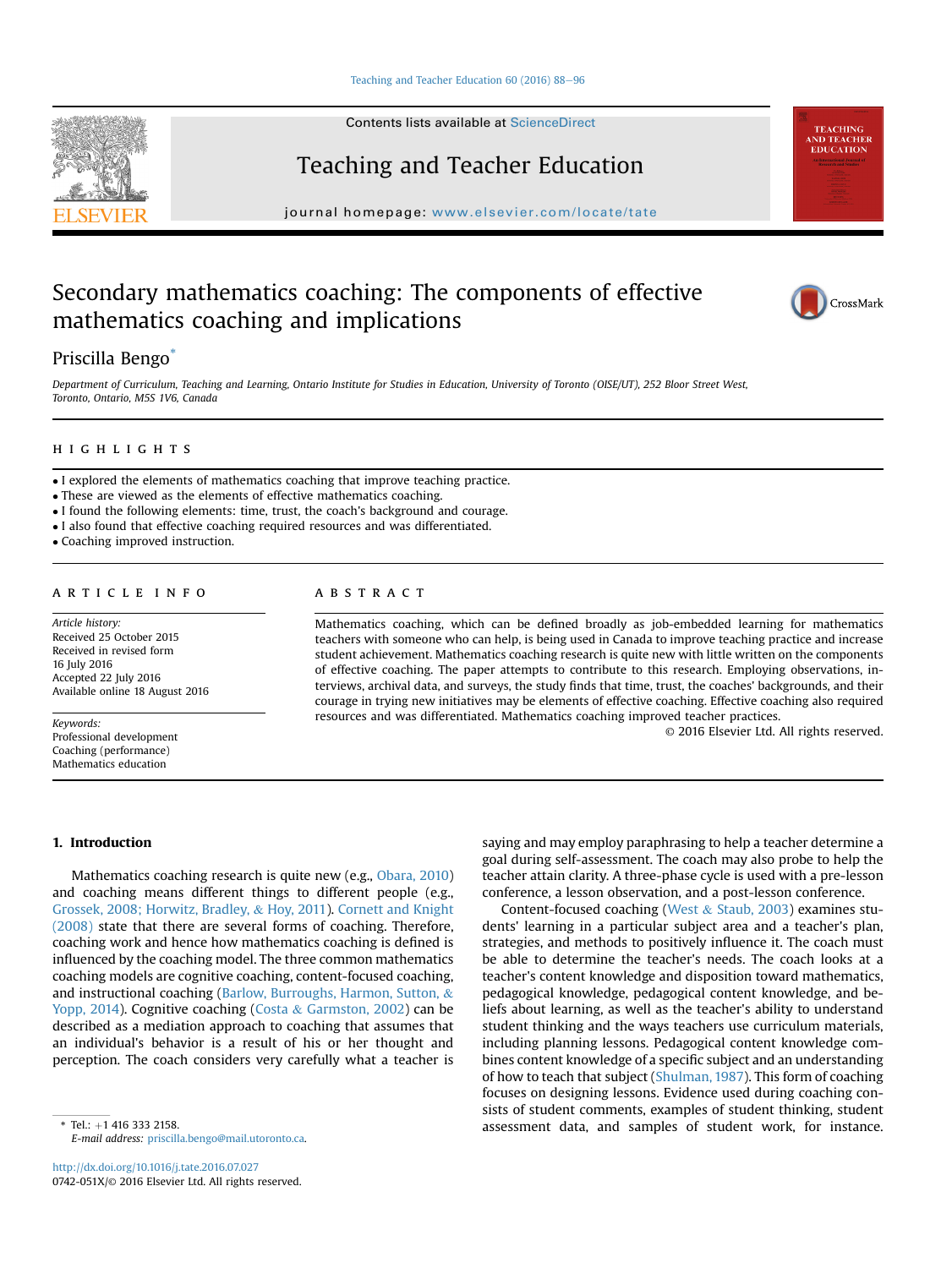<span id="page-1-0"></span>Content-focused coaching also employs the three-phase cycle.

Instructional coaching stresses a partnership approach. [Knight](#page-8-0) [\(2007\)](#page-8-0) suggests seven principles (equality, choice, voice, dialogue, reflection, praxis, and reciprocity) as the theoretical basis for instructional coaching. Specifically, the coachee is treated as an equal by the coach (equality), can select what they learn and how they learn (choice), the teachers know they can reveal their opinions concerning content they are learning (voice), and the coach involves teachers in conversations concerning the content being learned while thinking and learning with them (dialogue). Praxis describes the act of applying new ideas to one's own life, while reciprocity is defined as mutual gain. Like cognitive coaching, instructional coaching depends on the coach's ability to know the teacher's perspective and listen carefully in coaching conversations. A three-phase cycle is used as in the other models. Instructional coaching is concerned with behavior, content, instruction, and formative assessment. In terms of behavior, "teachers need to create a safe, productive learning community for all students. Coaches can help by guiding teachers to articulate and teach expectations, effectively correct behavior, increase the effectiveness of praise statements, and increase students' opportunities to respond" ([Knight, 2007,](#page-8-0) p. 23). Content refers to the content knowledge of the teacher, instruction refers to effective instructional strategies that teachers can use to help students learn and formative assessment should be used by the teacher to determine whether students are learning. The data collected relates to the strategies the coach and teacher are trying. It is important for the coach to emphasize the positive. The models have similarities; an obvious one is the three-phase cycle. [Barlow et al. \(2014\)](#page-7-0) note that they all have the coach "interacting with teachers about mathematics content, promoting teacher reflection, and negotiating professional relationships between coach and teacher" (p. 228). Based on the models, mathematics coaching can be viewed broadly as a form of professional development for teachers with someone who can help.

Mathematics coaching is used to improve teacher instruction with the intention of improving student achievement in many parts of the world, for example, Australia, the Netherlands, the United Kingdom, Canada, and the U.S. (e.g., [Campbell](#page-7-0) & [Malkus, 2014\)](#page-7-0). Many school districts and schools employ it so that teachers can learn in schools or instructional contexts. [Campbell and Malkus](#page-7-0) [\(2014\)](#page-7-0) state that different forms of coaching are employed in the previously mentioned areas. Mathematics coaching is supported by research that shows a positive impact of coaching on student achievement (e.g., [Blank, 2013; Campbell](#page-7-0) & [Malkus, 2010, 2011;](#page-7-0) [Hindman](#page-7-0) & [Wasik, 2012; Neufeld](#page-7-0) & [Roper, 2003; Teemant, 2014\)](#page-7-0). It is also supported by research that demonstrates that a teacher is an important factor in the improvement of student achievement (e.g., [Kuijpers, Houtveen,](#page-8-0) & [Wubbels, 2010](#page-8-0)). Based on these findings, many have concluded that helping teachers enhance their instructional practices will improve student achievement. However, helping teachers to improve instruction is difficult. For example, some teachers are resistant to change because it is not easy to learn the new instructional strategies [\(Obara, 2010\)](#page-8-0), or because they believe that the new instructional strategies are ineffective (e.g., [Bengo, 2013\)](#page-7-0). Some argue that the method of professional development for teachers and its quality can address this issue (e.g., [Knight et al., 2015\)](#page-8-0). Specifically, to employ knowledge acquired from workshops or professional development activities in the classroom requires that a qualified person views a teacher's actual instructional practices and gives them feedback ([Knight, 2007](#page-8-0)). This is a rationale for mathematics coaching. Coaching can show teachers how and why certain teaching strategies work [\(Obara, 2010\)](#page-8-0).

There is an emerging body of research on mathematics coaching that outlines the components of effective coaching. It categorizes them as those concerning the skills of the coach and factors existing in the school and school district. The research shows consistency in terms of the requirements for effective mathematics coaching. For example, the potential components of effective mathematics coaching discussed by [Knight et al. \(2015\), Obara \(2010\),](#page-8-0) and [Hull,](#page-8-0) [Balka, and Miles \(2009\)](#page-8-0) overlap. Specifically, effective communication skills, leadership skills, pedagogical content knowledge, content knowledge, curriculum knowledge and how well a coach is able to work with adults. This research has been developed using various coaching models. It is limited but promising, and therefore warrants investigation ([Cornett](#page-7-0) & [Knight, 2008\)](#page-7-0). [Obara \(2010\)](#page-8-0) and [Mudzimiri, Burroughs, Luebeck, Sutton, and Yopp \(2014\)](#page-8-0) call for additional research on the components of effective coaching. This study addresses this need as it expands the knowledge base on the components of effective mathematics coaching.

## 1.1. Components of effective mathematics coaching

Fig. 1 depicts the proposed components of effective coaching from the current literature. The underlying hypothesis is that coaching will improve teacher practice and therefore affect student academic performance.

# 1.1.1. Qualities of the coach

The qualities of the coach and professional development for coaches are included in the framework for the following reasons. [Leinhardt and Greeno \(1986\)](#page-8-0) and [Smith \(1995\)](#page-8-0) noted that a teacher's inability to teach certain topics could be linked to his or her insufficient understanding of the topics. Given this, [Obara](#page-8-0) [\(2010\)](#page-8-0) argues that effective mathematics coaches need to have a deep knowledge of mathematics content to be able to support teachers with an inadequate understanding of the subject. Even when the coaches have this knowledge, they must ensure that they do not create an expert-novice situation when working with



Fig. 1. The conceptual framework.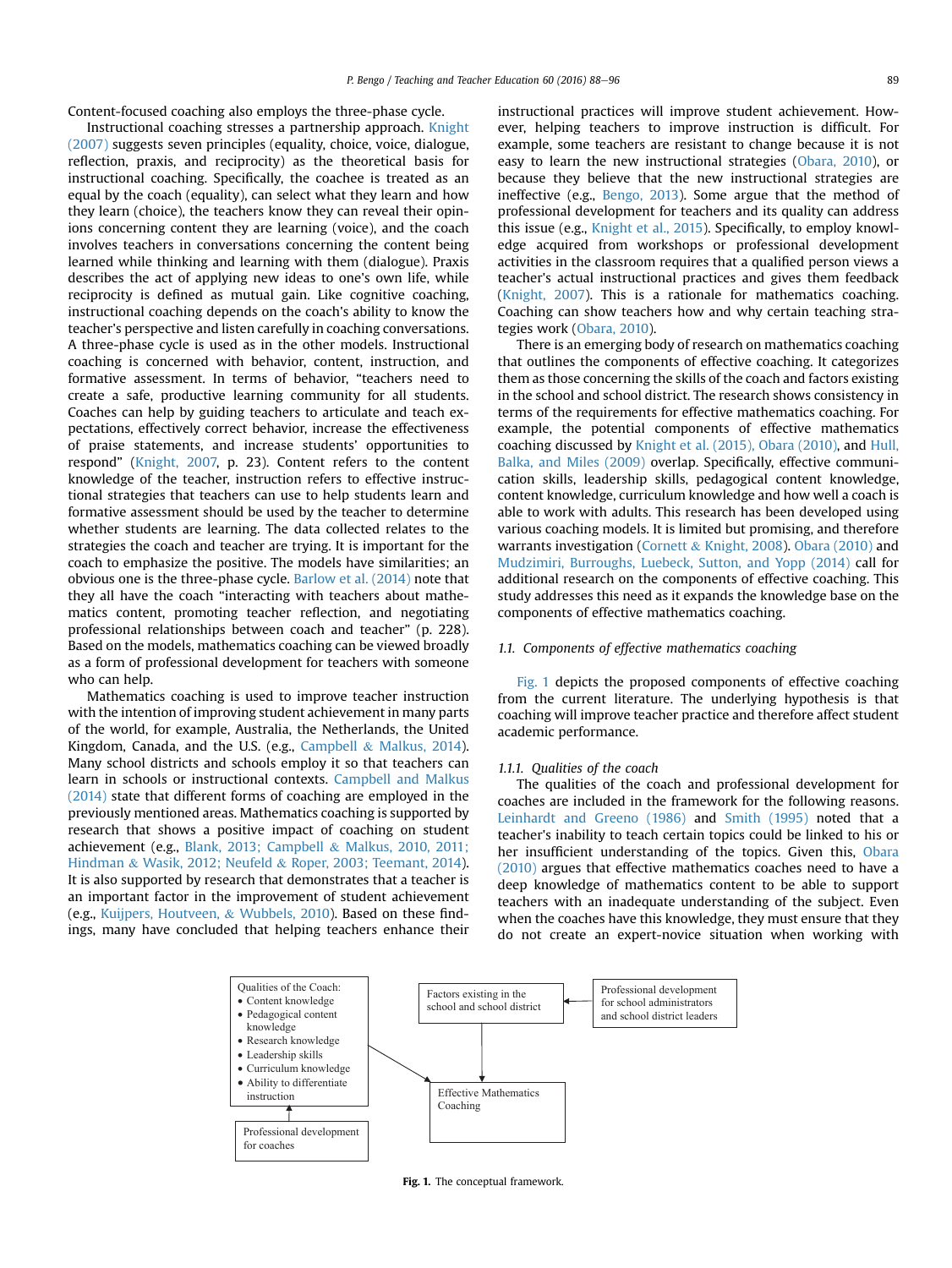teachers, as it may have negative effects on the relationship between coach and teacher and therefore on the teacher's learning ([Obara, 2010\)](#page-8-0). Coaches may need support that addresses their content knowledge as they help teachers improve instruction (e.g., [Chval et al., 2010](#page-7-0)).

[Obara \(2010\)](#page-8-0) asserts that mathematics coaches must have pedagogical content knowledge, as they are required to understand how to combine mathematics and pedagogy so that a teacher is able to engage diverse learners and help them understand mathematical concepts. The coach must understand how students learn and know the specific instructional strategies and activities that help students understand concepts; for example, manipulatives, technology, cooperative learning strategies, and various methods of assessment. Cooperative learning strategies can have positive effects on achievement as well as social and psychological characteristics [\(Kilpatrick, Swafford,](#page-8-0) & [Findell, 2001\)](#page-8-0). Also, connecting assessment and instruction daily increases student knowledge ([Black](#page-7-0) & [William, 1998\)](#page-7-0). [Knight et al. \(2015\)](#page-8-0) argue that "it may be most important that coaches understand how to move through the components of an effective coaching cycle that leads to improvements in student learning" (p. 18). The elements of the coaching cycle are as follows: identify  $-$  teacher and coach work collaboratively to determine a goal and a teaching strategy to address it;  $learn – the coach models the identified teaching strategy so that$ the teacher can implement it; and improve $-$  the coach monitors the teacher's use of the chosen teaching strategy and whether students attain a goal.

[Mudzimiri et al. \(2014\)](#page-8-0) show that effective mathematics coaches also require skills to bring the latest research findings into the classroom. Teachers, after all, are required to make research-based decisions that support instruction. According to Hughes [\(2015\),](#page-8-0) effective coaches know how to collect data, analyze, organize, interpret, and apply it. Data can be employed to show progress, keep educators motivated, inform instructional practice, and ensure that students are learning what they are supposed to.

[Neufeld and Roper \(2003\), Knight \(2007\)](#page-8-0) and [West and Staub](#page-8-0) [\(2003\)](#page-8-0) maintain that coaches must be effective communicators and must have general social skills to establish collaborative relationships. Being able to communicate effectively with teachers as colleagues is an important element of a professional relationship with mutual respect ([Knight, 2007; West](#page-8-0) & [Staub, 2003\)](#page-8-0). Mathematics coaches also need to communicate feedback to teachers effectively and must be able to create environments in which teachers and departments can communicate and collaborate ([Cataldo, 2013\)](#page-7-0). They may be intermediaries between teachers, administrators, and school district leaders. They can develop positive learning environments in schools by helping teachers address issues that affect them [\(Obara, 2010](#page-8-0)). Coaches must have leadership skills to develop such environments ([Obara, 2010\)](#page-8-0).

[Obara \(2010\)](#page-8-0) argues that an effective mathematics coach's knowledge of the curriculum should enable him or her to help teachers link the concepts within a grade and between grade levels. Coaches may need to advise school districts on curriculum selection. In addition, it is likely that the experienced teachers that they help possess understanding about the curricular alternatives that exist ([Obara, 2010](#page-8-0)).The coach may get professional development in this area by enrolling in graduate course work, asking university faculty teaching these courses for help, working with curriculum consultants and attending curriculum summer institutes ([Obara,](#page-8-0) [2010](#page-8-0)). In general, coaches need to learn continuously as the knowledge of the coach is very important in building teacher knowledge [\(Hughes, 2015\)](#page-8-0). For example, new challenges develop with time in the classroom. The coach must have sound ways, acquired through continual professional development, to address issues that teachers haven't faced before.

Students have a range of learning abilities and backgrounds ([Cohen](#page-7-0) & [Lotan, 2014](#page-7-0)). The diverse backgrounds and abilities bring about challenges that must be addressed by the teacher to improve student achievement for all. Some examples are English Language Learners (ELLs) who may need support to acquire the language. Language proficiency and mathematics achievement are positively related (e.g., [Secada, 1992\)](#page-8-0). Special needs students may have reading difficulties and behavior problems that raise engagement issues and their consequences. Gifted students have to be challenged in order to be kept engaged. As a result, [Obara \(2010\)](#page-8-0) argues that effective mathematics coaches need to have the skills to address these various needs.

Teachers have different learning styles and backgrounds and therefore require differentiation of help from the coach. [Hughes](#page-8-0) [\(2015\)](#page-8-0) states the importance of adapting her strategies as a coach in terms of how to help a teacher. She argues that the success of implementation of new strategies depended on the coach's ability to help the teacher visualize practices and the coach's efforts to trim and decompress teaching practices.

### 1.1.2. Factors within the school and school district

[Fig. 1](#page-1-0) shows that how coaching is accomplished depends on the school and district (e.g., [Mudzimiri et al., 2014; Obara, 2010](#page-8-0)). The proposed factors within the school and school district are adequate financial and administrative support, the knowledge and skills of district and school leaders in terms of new instructional practices and the implementation process, professional development for school leaders concerning how to bring about an environment that supports coaching, and equitable and thorough guidelines for hiring coaches who can be respected by principals and teachers.

For example, [Obara \(2010\)](#page-8-0) argues that there must be adequate financial and administrative support for the coaching program. The financial support is required for the salaries of the coaches and funding for their professional development. School administrators must support the coaching program. The coach's relationship with the principal is important in the establishment of an effective coaching program. For example, the principal must create environments for discussion among all parties involved ([Poglinco et al.,](#page-8-0) [2003](#page-8-0)).

Developing the skills and knowledge of the district leaders and school administrators can add to their capacity to spearhead instructional change [\(Marsh et al., 2005\)](#page-8-0). School and district leaders must know how to develop strong mathematics teachers and be able to obtain resources that continue to support mathematics instruction. When district leaders know the new instructional strategies and how to implement them, it is not difficult to develop the coaching program [\(Neufeld](#page-8-0) & [Roper, 2003\)](#page-8-0). According to [Obara \(2010\),](#page-8-0) knowledgeable leaders know that the coach's accessibility matters as teachers require timely feedback to learn how to use the new instructional strategies. In fact, [Harbour \(2015\)](#page-8-0) found a strong positive relationship between student achievement in mathematics and a full-time mathematics coach. The results were not replicated when part-time coaches were employed.

In terms of the coach's accessibility, the school district leaders can structure the times when teachers meet the coaches ([Hopkins,](#page-8-0) [Spillane, Jakopovic,](#page-8-0) & [Heaton, 2013\)](#page-8-0). [Bengo \(2013\)](#page-7-0) maintains that time is important in a number of ways. It takes time for willing teachers to learn new instructional strategies as these strategies tend to be paradigm shifts. Therefore, coaching is most effective when it happens on a consistent basis and over an extended time period ([Hughes, 2015](#page-8-0)). Ideally, a teacher should work with a coach multiple days per week for many weeks to learn the new strategies ([Hughes, 2015\)](#page-8-0). Time is also needed for observations [\(Piper](#page-8-0)  $\&$ [Zuilkowski, 2015\)](#page-8-0). It is important that the coach witness issues as they happen versus being told about them ([Hughes, 2015](#page-8-0)). The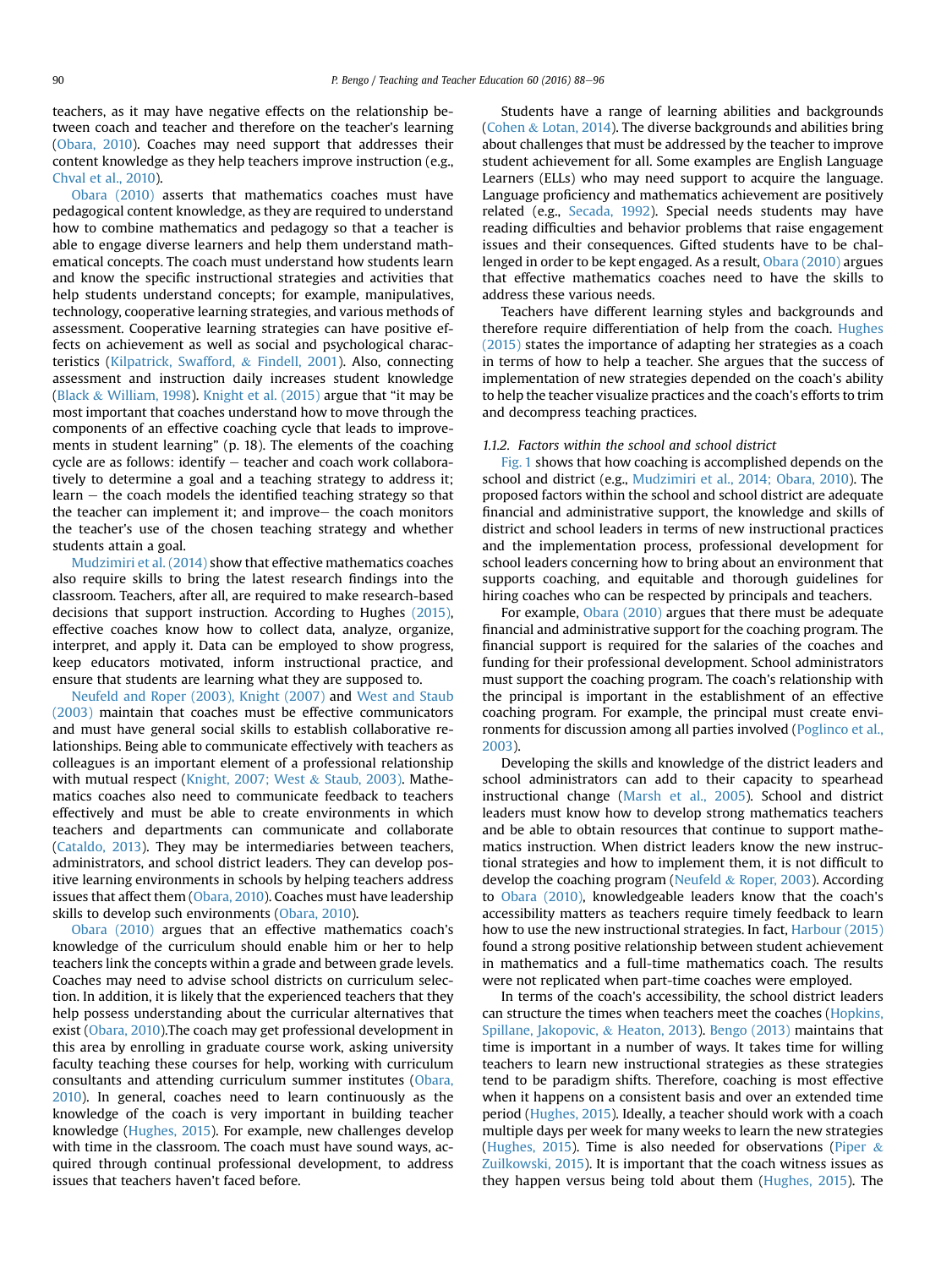coach's observations may enable him or her to be better able to determine the challenge(s) the teacher is facing. Coaching should be available as needed since the likelihood of a teacher learning the new methods increases if the teacher continues to be supported through the process ([Hughes, 2015](#page-8-0)).

Principals need professional development as they must know how to create an environment in which teachers know the gains from the coaching program ([Obara, 2010](#page-8-0)). All teachers need to see the value of being helped by someone with their professional growth (e.g., [Hansen, 2009](#page-8-0)).

The mathematics coaching role is a complex one (e.g., [Campbell](#page-7-0) & [Malkus, 2011](#page-7-0)). For instance, coaches must be ready to deal with teachers and administrators who resist change, those who welcome change ([Obara, 2010\)](#page-8-0), and some teachers who see coaches as evaluators ([Poglinco et al., 2003](#page-8-0)). [Neufeld and Roper](#page-8-0) [\(2003\)](#page-8-0) argue that clear guidelines of what is important in the recruiting process will help with the hiring of coaches with these qualities.

# 1.2. Purpose of the study

Table 1

I present the results collected in the course of the broader study ([Bengo, 2013](#page-7-0)). The broader study, mathematics coaching to improve teaching practice, used case studies to examine how coaching can be used effectively to improve instruction and student achievement, while exploring teacher emotions during reform initiatives. The findings of the broader study were that mathematics education reforms produced emotional responses such as pride, joy, fear, and a feeling of being drained and ineffective. Coaching could be linked to the emotions that teachers experienced during the reform initiatives. Specifically, teachers experienced positive emotions such as pride and joy because coaching had helped them learn how to use the reform strategies. The other conclusions were that coaching may not help teachers reconstruct their professional self-understanding when it fails to address their self-image issues; and the coaches experienced positive and negative emotions as a result of how well the reforms were being implemented by teachers. The experiences of the coaches suggest a need to support them as they help teachers learn new instructional strategies.

The findings reported here are part of a study affiliated with this broader project. I determine the factors that seem to impact the effectiveness of coaching as a way to improve teaching practices. The research questions are.

- What elements of mathematics coaching help teachers implement new instructional practices?
- What are the implications for the selection of coaches, the training of coaches, and helping teachers?

I employed a case study approach to answer the research questions because it allowed me to perform a detailed study of how coaching can help teachers implement new instructional strategies. The study is therefore explanatory. Case studies are suitable for impact or explanatory studies [\(Fraenkel](#page-7-0) & [Wallen, 2003\)](#page-7-0). Explanatory studies explain forces causing a situation, circumstances, or plausible causal networks showing an event, situation, or circumstance. I observed coaches working with teachers, observed the teachers they coached in a school, and employed questionnaires, interviews, and archival data to determine the relationship between teachers' use of new instructional strategies and mathematics coaching. The study, therefore, highlights issues associated with the implementation of new instructional strategies.

# 2. Methodology and methods

# 2.1. Setting

The study took place in Ontario, Canada. There are various definitions of mathematics coaching employed in Ontario, and math coaches have many titles. In elementary schools "mathematics coaching" is called "coaching for student success." Mathematics coaches can be called elementary math school coaches, secondary math school coaches, numeracy coaches, Ontario Focused Intervention Partnership (OFIP) coaches, or Growing Accessible Interactive Networked Supports (GAINS) coaches. GAINS is a learning strategy for all levels of the system, and the GAINS coaches focus on this strategy.

The coaching program for mathematics teachers can include coteaching. During co-teaching, the instructional coach can observe teachers during the lesson and provide feedback. Co-teaching involves the coach instructing and giving feedback as well as listening, posing questions, exploring, and probing. Co-planning leads to successful co-teaching. It consists of planning instructional units, cooperative grouping, and roles and responsibilities for co-teachers. The coaches in the study were employed as Instructional Leaders for Grades 7 to 12 by a large and diverse urban Board of Education that served approximately 250,000 students who spoke  $110+$  languages. The teachers and coaches in the study were part of the Learning Consortium Grade 9 Applied project which was working on the improvement of instructional strategies in Grade 9 applied level mathematics. The instructional support the teachers obtained from the project involved co-planning and co-teaching with board coaches, working with university faculty and collaborating with other Grade 9 applied mathematics teachers and coaches from other boards. The coaches emphasized a partnership approach to coaching and also conducted other math initiatives that involved observing the teachers in the study as Instructional Leaders.

When teachers in the broader study joined the Learning Consortium, coaches also met with teachers to address issues specific to them. As a result, the teachers in the study met with the coaches four times to incorporate more technology in the Grade 9 applied classroom and instructional practice. The nature of this additional support given to the teachers is described in Table 1 by the coaches in the study.

| The additional instructional support. |                                                                                                                                                                                                                                                                                             |
|---------------------------------------|---------------------------------------------------------------------------------------------------------------------------------------------------------------------------------------------------------------------------------------------------------------------------------------------|
| Characteristics                       | To facilitate the integration of existing technology in learning mathematics.                                                                                                                                                                                                               |
|                                       | The coaching involved is teacher support in planning the lesson within a three-part lesson format and then helping to deliver the lesson and make<br>instructional decisions in the classroom.                                                                                              |
| Strengths                             | Successfully integrated technology into three classrooms on a regular basis. Student engagement has increased as evidenced by attendance and<br>participation in class.                                                                                                                     |
|                                       | Teacher collaboration and communication. The team has worked very well together to combine expertise and ideas to create new lessons and                                                                                                                                                    |
|                                       | structures to support student learning, while having the opportunity to have collegial support in trying new ideas.                                                                                                                                                                         |
| Weaknesses                            | The two major challenges facing this program are bringing other teachers in the school on board and having access to the technology.<br>Department-wide training in the use of the available technology and the purposeful building of lessons and assignments that require the technology. |
|                                       |                                                                                                                                                                                                                                                                                             |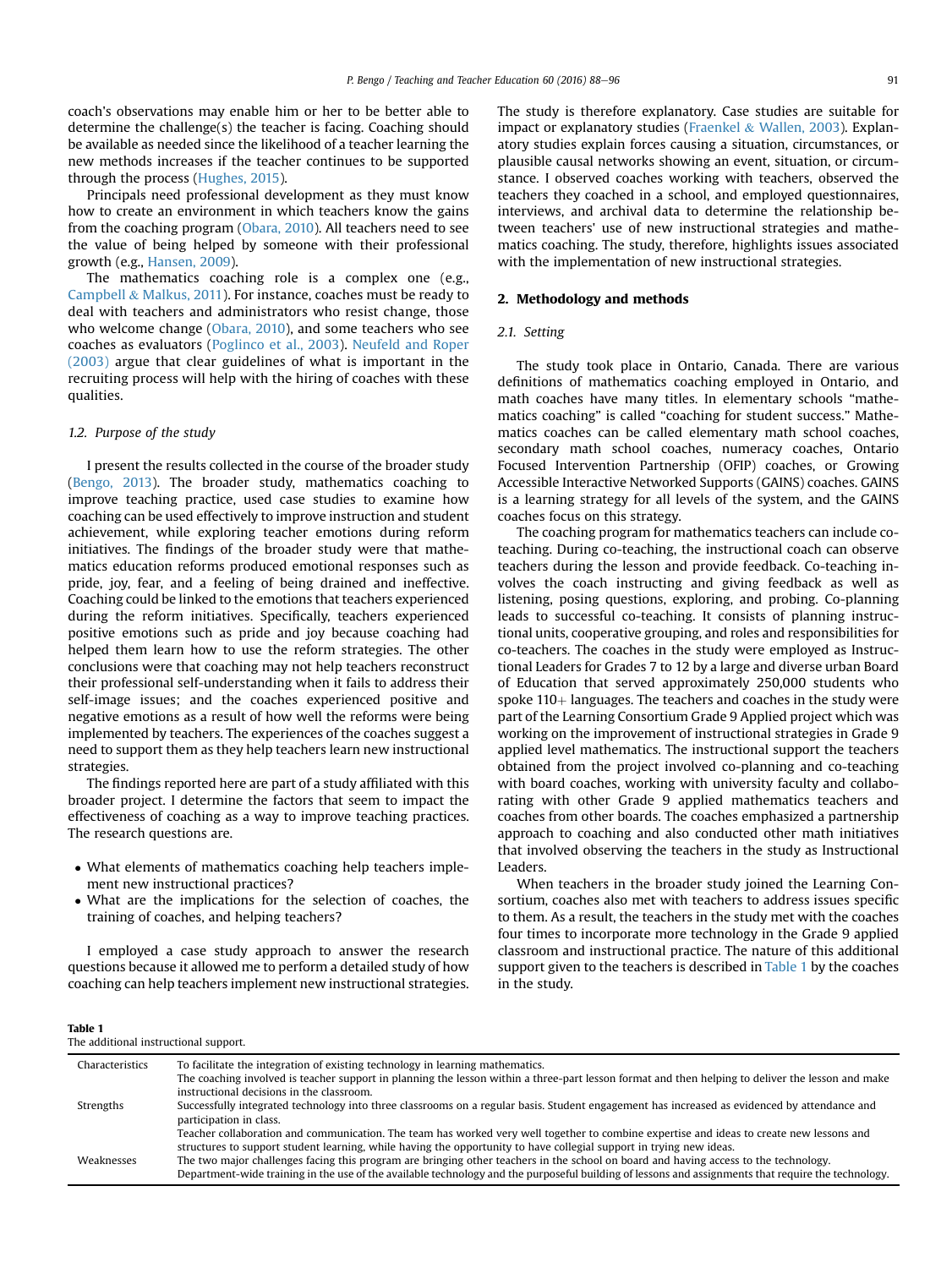The coaches had received co-planning and co-teaching training for implementing new instructional strategies from their board. They also received training as a result of their participation in the project from mathematics education faculty and board specialists with expertise in teaching and learning mathematics. They therefore had the training to implement new instructional strategies.

# 2.2. Participants

I employed purposive sampling in order to talk to the mathematics teachers and coaches involved in the implementation of new instructional strategies. The two coaches were Theresa and Christina. Both were former mathematics teachers and mathematics department heads; Theresa had taught for 16 years and Christina had taught for 17 years. Christina taught in five different schools and had worked for two years as a coach at the time of the study. Theresa taught mathematics in three different schools. She had been a coach for five years at the time of the study. I had collaborated with them before the study in other professional development settings and knew their work.

I also collected data from the following teachers: Robert, Helen, Andrew, and James. Robert had taught for 34 years. He taught the Grade 9 applied mathematics course during the study. Helen taught Grade 9 applied mathematics during the study and was in her sixth year of teaching. Andrew was in his eleventh year of teaching. He taught Grade 9 applied mathematics at the school and at a previous school. James had been a teacher for 25 years and was a former instructional coach. He had taught Grade 9 applied mathematics. James had considerable experience teaching troubled youth, science, and essential, applied, and special education mathematics. The teachers and coaches agreed to participate in the study without any promise of compensation. The teachers had been part of the Learning Consortium project for four years by the time of the study. They were also visited at least once a month by the faculty leading the project.

# 2.3. Data collection

The various instruments used in the study are described here including details about their administration. I collected data for one year. Observations, surveys, interviews and archival data were combined to determine the components of effective coaching developed so far in the current literature. The types of instruments and combination used in this study are in Table 2 and have been employed in studies on mathematics coaching such as [Campbell](#page-7-0) [and Malkus \(2010\)](#page-7-0) and [Mudzimiri et al. \(2014\).](#page-8-0)

The next section describes in more detail the self-assessment survey, Confidence Survey, semi-structured interviews for coaches, critical incident interviews, archival data and observations.

# 2.3.1. Self-assessment survey

A 20-item survey [\(McDougall, 2004](#page-8-0)) was administered once to the coaches at the beginning of the study. The items were part of "a descriptive tool from a research synthesis [\(Ross, McDougall,](#page-8-0)  $\&$ [Hogaboam-Gray, 2000](#page-8-0)) and the National Council of Teachers of Mathematics (NCTM) policy statements [\(NCTM, 1989, 1991, 2000\)](#page-8-0) that identified 10 dimensions of effective mathematics teaching (standards-based teaching)" [\(Bruce](#page-7-0) & [Ross, 2008](#page-7-0), p. 352). Respondents were asked to agree or disagree using a six-point Likert scale. The reversal of negatively worded items results in a high score on the instructional scale representing high-fidelity implementation of mathematical reforms. Evidence of its validity and reliability has been presented in [Ross, McDougall, Hogaboam-Gray,](#page-8-0) [and LeSage \(2003\).](#page-8-0)

# 2.3.2. Confidence survey

The Confidence Survey [\(Manouchehri, 2003](#page-8-0)) was administered to all participants once at the beginning of the study. It consisted of two parts. In the first part, participants were asked to use a rating scale to indicate the level of difficulty they encountered  $(1 = easy)$ implementing various components of mathematics reform; for

## Table 2

Instruments by purpose and number of participants.

| Self-assessment survey                                                                                                                                                                                                                                                              |  |
|-------------------------------------------------------------------------------------------------------------------------------------------------------------------------------------------------------------------------------------------------------------------------------------|--|
| The survey assessed beliefs and self-reported practices for teaching and learning. The data provided information on whether the participants viewed the<br>Purpose<br>mathematics standards as consistent with their own instructional goals and applicable to their setting.       |  |
| Participants All Grade 9 applied math teachers and math coaches.                                                                                                                                                                                                                    |  |
| Confidence survey                                                                                                                                                                                                                                                                   |  |
| Respondents were asked to assess their confidence with new instructional roles and techniques recommended for their practice.<br>Purpose<br>Participants All Grade 9 applied math teachers and math coaches.                                                                        |  |
| Semi-structured interviews for teachers                                                                                                                                                                                                                                             |  |
| The interviews were conducted in order to assess the nature of teacher learning and to provide information related to their educational background, teaching<br>Purpose<br>experience, courses they taught, and the quality and quantity of professional development they obtained. |  |
| Participants The Grade 9 applied math teachers from the school in the case study.                                                                                                                                                                                                   |  |
| Semi-structured interviews for coaches                                                                                                                                                                                                                                              |  |
| These determined the nature of the coaching program in the school.<br>Purpose<br>Participants The coach or coaches involved with the school.                                                                                                                                        |  |
| Critical incident interviews                                                                                                                                                                                                                                                        |  |
| The interviews were used to obtain coach accounts of the components of effective coaching.<br>Purpose<br>Participants All Grade 9 applied math teachers in the school and math coaches.                                                                                             |  |
| Archival data                                                                                                                                                                                                                                                                       |  |
| The data was used to know the aspects of the coaching initiative and collected from individuals in the school; for example, the office staff and the school's<br>Purpose<br>administrators.                                                                                         |  |
| The guide assessed how the teacher implemented the new methods.<br>Purpose<br>Participants Grade 9 applied math teachers                                                                                                                                                            |  |
|                                                                                                                                                                                                                                                                                     |  |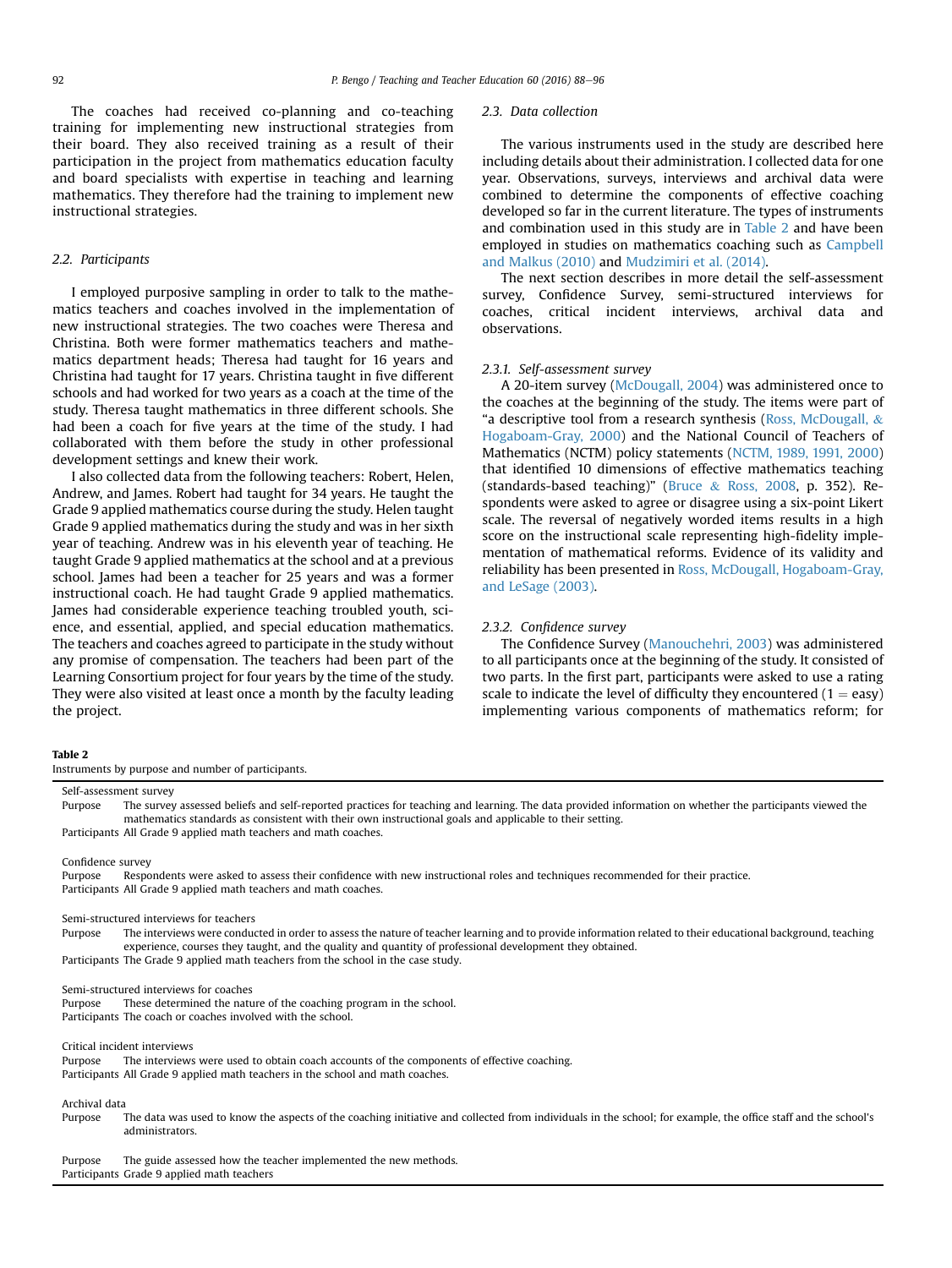example, teaching skills for problem solving, conceptual understanding, and making connections, as well as using inquiry-based instruction and technology. The second part asked participants to indicate the level of assistance they would need to implement the new instructional practices.

# 2.3.3. Semi-structured interviews for coaches

The semi-structured interviews were conducted with coaches once at the beginning of the study. The interview questions focused on the coaching program, the challenges of the program, what the coaching did for teachers, and what coaches gained from their participation. They were based on a survey by [Grossek \(2008\),](#page-8-0) who used similar research questions. Due to the difficult time schedules involving the two coaches, interviews were conducted online or coaches responded to open-ended surveys. This method has benefits ([Markham](#page-8-0) & [Bayn, 2008\)](#page-8-0). For instance, respondents answer questions in writing after considering them in depth.

# 2.3.4. Critical incident interviews

The interviews were conducted at the beginning of the study and repeated for clarification during the study. Seventeen critical incidents were obtained as a result. I used them to enhance the case studies. These interviews require respondents to identify events or experiences that are critical for some purpose [\(Kain, 2004](#page-8-0)). The study is also an "interactive venture." As a researcher, I wanted to speak to people whose experiences were relevant to my questions. Observations or surveys alone would be inadequate as I wanted to determine how coaches viewed their experiences. [Kain \(2004\)](#page-8-0) used the critical incident technique for the same reasons. The incidents from the critical interviews were combined for analysis, and generalizations about the event or activity were made from the commonalities of the incidents ([Kain, 2004](#page-8-0)). "Data collection continues until enough critical incidents have been gathered so that in the analysis of these incidents no new critical behaviors (categories) appear" [\(Kain, 2004,](#page-8-0) p. 75). I gathered critical incidents that way. I asked participants for clarification and asked more questions to improve the reliability and validity of the interviews. The coaches were asked the following questions during the critical incident interviews:

- Think of a time when you were effective at helping a teacher(s) use new instructional strategies in a Grade 9 applied mathematics classroom. (Pause). Tell me what you did that made them effective? (Positive Version)
- Think of a time when you were unable to help a teacher(s) use new instructional strategies effectively in a Grade 9 applied mathematics classroom. (Pause). Why were you unsuccessful? (Negative Version)

# 2.3.5. Archival data

Twenty-six documents were collected over the duration of the study. The documents collected included the vision statement of the school, email correspondence between teachers and researcher, correspondence between participating teachers and project leaders, and meeting minutes or agendas (staff, committee, heads, etc.). I also gathered policies regarding the use of the new strategies in the school as mentioned in the Department of Mathematics policy documents, Learning Consortium handouts and materials given to participants, curriculum documents, course materials, school websites, the Learning Consortium Grade 9 Applied Project website, and other school documents on coaching initiatives in the school.

### 2.3.6. Observations

I observed the coaches at a full-day Learning Consortium session as they worked with teachers. I also observed the teachers they had worked with in a particular school weekly for a semester. I used the classroom observation guide [McDougall \(2004\)](#page-8-0) employed in a study on coaching and teacher learning, which contains guidelines for observing teaching practices and recording field notes. Classroom observations determined how coaching helped teachers adopt new instructional practices. [Fraenkel and Wallen \(2003\)](#page-7-0) argue that sustained observation can be employed to obtain a more accurate account of how participants work. Observations were audiotaped to provide a permanent record of events to compare with field notes. I observed teachers as participant-asobserver, taking part in the activities completely and ensuring that those I was observing knew that I was conducting research as well.

The archival data, critical incident interviews, semi-structured interviews with the coaches, and survey responses were collected as teacher observations were taking place. This allowed me to collect data while coding to make ongoing validation checks on the coaches. By constantly interacting with participants and asking questions about data, I was able to develop case studies based on their experiences.

# 2.4. Data analysis and interpretation

The interview questions were transcribed and imported into NVivo 9, a data software program for inductive analysis with observations. A general classification system was created for the critical incident interviews in order for subsequent coding to be inductive. Inductive analysis includes "scanning the data for categories of phenomena and for relationships among such categories, developing working typologies and hypotheses on an examination of initial cases and then modifying and refining them on the basis of subsequent cases" ([LeCompte, Preissle,](#page-8-0) & [Tesch, 1993](#page-8-0), p. 254). Interviews and observations were combined with ongoing analysis to develop an understanding of the process of teacher learning with coaching. The research questions guided the data analysis: What elements of coaching help teachers implement new instructional practices? What are the implications for selecting coaches, training coaches, and helping teachers?

Before the coding process, all field notes and transcriptions were transferred into the NVivo 9 program. I created 23 primary documents. With the primary documents created, I started the coding process. The original code lists were generated from the research questions, archival data, critical incident interviews, participant perceptions of their practice, and my classroom observations, which resulted in 54 codes. Each primary document was then reviewed line by line and coded. Sometimes annotations or quotations were added during the process. As coding proceeded, more themes and patterns emerged from the data and more codes were developed. I employed the query tool to analyze data. As I coded, recoded, or uncoded data, the final list of codes expanded to 84. I analyzed the data, reviewing portions that were connected to a particular theme. This allowed me to understand why certain things happened. I used the query tool to conduct within-case analyses. I was then able to determine the components of effective coaching classify and cross-reference the findings with observation data and interview data. By combining the data, triangulation of perspectives and cases was obtained. Through analyzing mathematics beliefs, teaching practices, and critical incidents, I was able to determine the components of effective coaching.

My approach to data analysis and collection is based on [Fraenkel](#page-7-0) [and Wallen's \(2003\)](#page-7-0) observation about validity. [Fraenkel and](#page-7-0)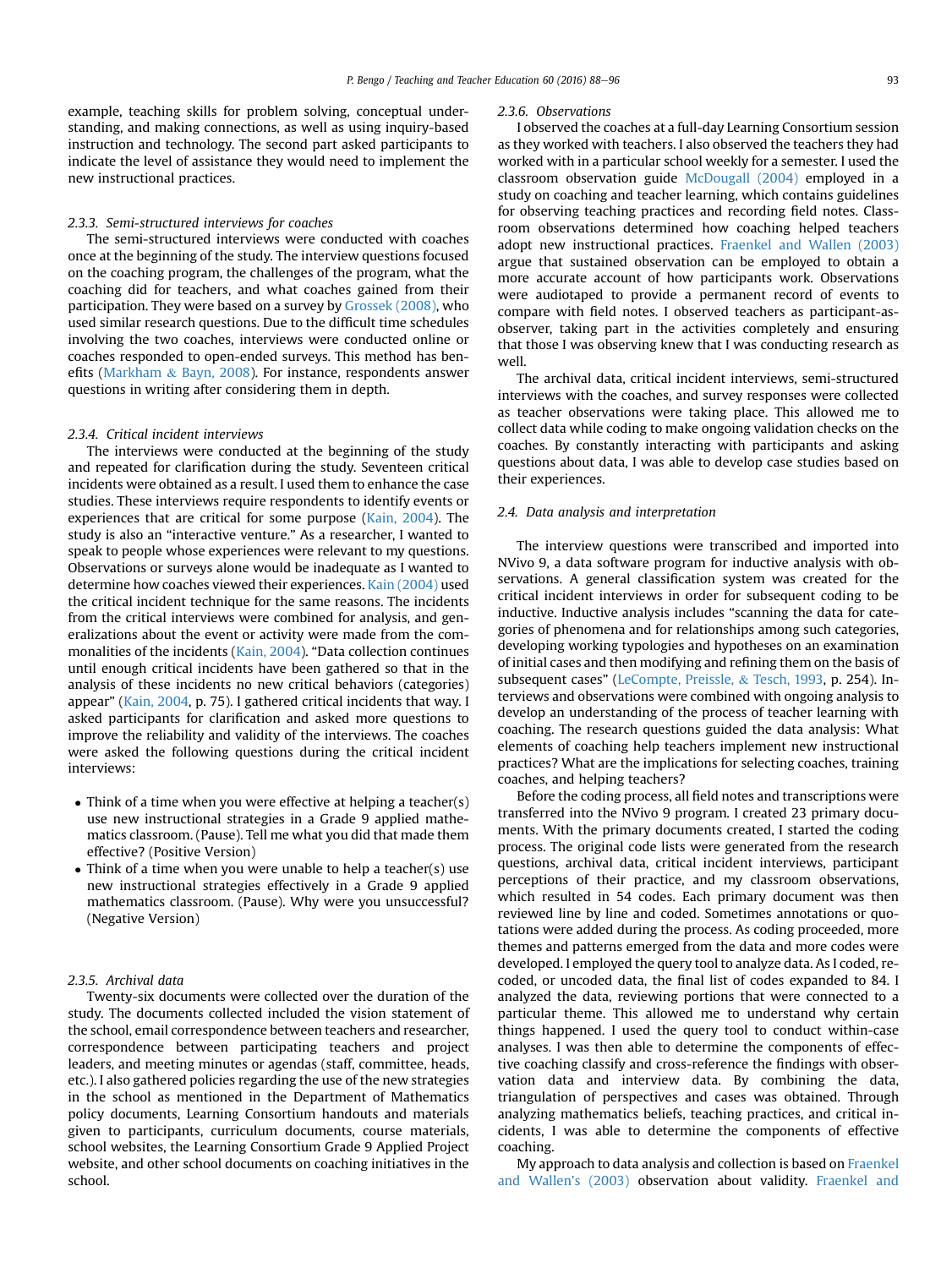[Wallen \(2003\)](#page-7-0) note: "Validity, therefore, depends on the amount and type of evidence there is to support the interpretations researchers wish to make concerning data they have collected" (p. 159). In qualitative studies, much depends on the perspectives of the researcher. As a result, a number of techniques were used to check the researchers' perceptions for accuracy. During the study, I kept extensive records, including all audiotaped interviews and transcriptions; various emails; an audit trail showing when the data was collected; and researcher field notes in the form of summaries of collected data, analyses, and theoretical notes. The documents make the study credible and confirm that it took place. Members' checks were conducted. Therefore, each participant was allowed to react to my interpretation to ensure accuracy. This kind of participant involvement adds to the validity of the study ([Fraenkel](#page-7-0) & [Wallen, 2003](#page-7-0)). I triangulated the data over time, over data sources (surveys, interviews, observations, and archival data), and between participants. I thus developed validity by using multiple instruments and by the way I made sense of the evidence that I gathered.

# 3. Results and discussion

# 3.1. The components of effective mathematics coaching

The results show that the coach needs to convince some teachers that new instructional strategies work. From the coaches' interview responses, the inability to convince teachers those strategies could work was the underlying cause of the failure to implement them. Convincing teachers that the strategies could work was influenced in part by whether the coach was teaching at the time she advised the teachers. Christina specifically mentioned having her beliefs about the students' capabilities and the ways they learn challenged and dismissed because she was not in the classroom any more due to her role as coach. This finding suggests that the credentials of the coach are important, contrary to what [Scott, Cortina, and Carlisle \(2012\)](#page-8-0) state about a literacy coach's credentials. In that setting, the coach's formal credentials and teaching background were not as important as what the coach did with teachers. Their study differs from the current one in terms of design, number of participants and subject area. These differences could explain the inconsistency. The finding, however, is consistent with effective coaching research, since whether the coach is credible to teachers and can be respected are components of effective coaching (e.g., [Obara, 2010](#page-8-0)). Coaches in Ontario could be out of classes for at least five years, as in Theresa's case. The findings underscore the need for more research on the types of credentials that impact a coach's effectiveness.

The coach's knowledge of content matter has been noted as an element of effective coaching in section [1.1.](#page-1-0) Christina observed that the teachers she was working with were mathematicians at heart. This meant to her that she had to prove herself a mathematician first and then a teacher in order to work with them. In contrast to the findings in section [1.1,](#page-1-0) this indicates that content knowledge is necessary in planning of lessons and as a way to earn credibility and therefore trust. The results suggest that secondary mathematics teachers may only be engaged in coaching if coaches can prove their subject matter expertise. This is inconsistent with [Knight et al.](#page-8-0) [\(2015\)](#page-8-0) who argue that the implementation of a coaching cycle may be the most important thing that coaches do. Their results however are based on large samples compared to the current study. They also focus on instructional coaching. These differences could explain the inconsistency. The results also show that trust was an important element of effective coaching. Christina did mention the importance of trust a few times in her interviews. This finding is consistent with [Psencik \(2015\).](#page-8-0)

The results show that effective mathematics coaching requires that the math coaches are able to differentiate the help they provide to teachers. Based on the classroom observations, interviews with coaches, discussions with teachers and the archival data, coaching did not have the desired impact when it failed to address the individual issues of teachers. The findings are therefore consistent with the research in section [1.1.](#page-1-0) All teachers reported benefiting from the coaching experience. For example, Robert explained that the support was important because "teachers needed to be shown that these methods actually worked" (October, 2011). Helen mentioned that the sessions and the materials were very useful because student achievement improved. James and Andrew reported smaller gains from coaching in interviews. Specifically, they found it useful discussing classroom issues with other math teachers.

The data, however, showed that all teachers made decisions based on their knowledge, goals, and beliefs. Teachers made decisions about what materials to use, how to adapt them and what instructional strategies to use regularly. For example, I observed that Robert used technology most of the time and incorporated many inquiry activities and group work in lessons, while Helen emphasized literacy, paid more attention to how students performed algorithms, classroom order, notebook organization, and giving feedback. Neither had employed the evaluation and assessment practices of the new instructional strategies as they were supposed to. Andrew's interviews show to some extent that the coaches did not address the issues he had with the new methods. He thought that he may have found the new methods ineffective because he did not use them long enough or modify them. It is therefore possible that the coaches could have had an impact on Andrew's beliefs if they had examined some of his misconceptions. The latter finding also suggests that effective coaching should be continual, as learning takes time. This conclusion is also consistent with the research in Section [1.1.](#page-1-0)

An effective coaching program has the necessary resources readily available. Christina indicated that she was unable to improve the teaching strategies for the Grade 9 applied math program because she "could not demonstrate the effectiveness of teaching through problem solving in a workshop setting  $-$  teachers needed to 'see' this teaching strategy with the students" (critical incident interview). I also found that the resources deemed suitable by Learning Consortium personnel were problematic for Helen. Helen picked the parts of the resources that did not require considerable thinking or literacy skills so that her students could easily understand them.

Based on archival and interview data, in-school factors such as the support of the administration did not help teachers implement new instructional strategies. The four teachers in the study worked in a school where the Department of Mathematics and the administration of the school supported them as they learned the new methods. For example, the administration supported them in terms of days off to participate in the Learning Consortium activities and provided technology to support the new instructional practices. I observed these instructional practices had an impact on how James and Andrew saw themselves as teachers and affected how they knew how to help their students. For example, James's coaching role had been reduced with the introduction of the new instructional strategies and Andrew had to implement strategies that he did not think were effective for students. He complained about not being allowed to adapt them as he wanted. Their experiences can be linked to their need for control, experience, and education. Their experiences suggest that effective mathematics coaching must address the instructional issues that all teachers have.

The results show that job-embedded learning was needed to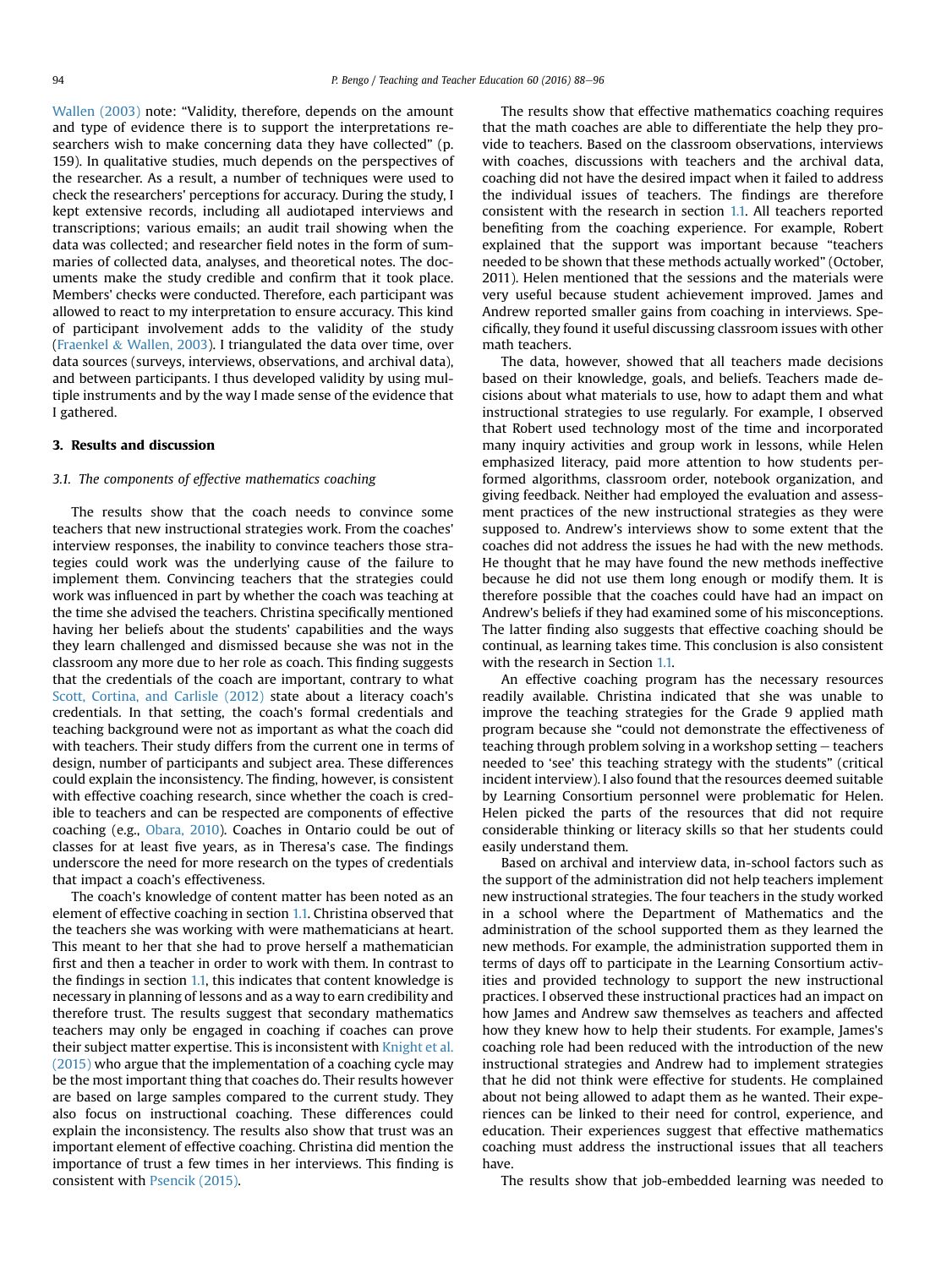<span id="page-7-0"></span>demonstrate how the teaching strategies worked. Christina mentioned this a few times in the interview data as one of her frustrations. This finding is consistent with [Richard \(2003\)](#page-8-0). That the coach tried problem solving in a workshop setting known not to be an effective way of helping adults learn emphasizes in part the importance of training coaches, as many have noted (e.g., [Knight](#page-8-0) [et al., 2015\)](#page-8-0). The impact of job-embedded learning seemed to be effective with Christina's teachers based on the "aha" moments she observed with many skeptical teachers. This finding is consistent with Campbell and Malkus (2014), for example, who argue that coaching will help teachers learn new instructional strategies. Theresa, on the other hand, could not convince her teachers with evidence that problem solving could be used with students struggling in mathematics. This suggests the need to differentiate the help given to teachers.

Both coaches mention that time was important in the implementation of new instructional strategies. Time was required to establish rapport with teachers, as [Knight \(2006\)](#page-8-0) has noted. Theresa suggested that time is required to do the much-needed work of changing teacher beliefs about effective practices.

Christina mentioned in her surveys that she implemented new strategies as a teacher because she understood them easily through training, could incorporate them into current practices, could discuss them with peers easily, and found the strategies did not require a lot of preparation to be used. She would also implement new strategies as a teacher if they served her students well; for example, if the strategies prepared her students for the workplace or they helped at-risk students or students in essential-level courses. The teachers in the study also decided whether or not to implement the new strategies for these reasons based on observation and interview data. These findings are consistent with the components of effective mathematics coaching research in Section [1.1,](#page-1-0) as the mathematics coach is employed to improve teacher understanding of new instructional strategies so that they are easy to use and to provide the necessary support for their inclusion into practice.

3.2. Implications for helping teachers, the selection of coaches and the training of coaches

This section provides the implications in categories.

#### 3.2.1. Helping teachers

The teachers got considerable instructional support to show the learning that I observed. This finding suggests that coaching initiatives are better designed long-term and frequent. Teachers in the study had issues with the resources from the coaching initiative. This is a common challenge (Bengo, 2013). What does the resources problem really represent? How can it be resolved? The resources are after all developed to improve student achievement.

Based on the results, favorable in-school factors may not have the intended impact if coaching has not addressed the individual issues of teachers. This finding suggests that coaching must be differentiated to address the individual issues and the coaching initiatives must be seen as system efforts. For example, school factors such as the support of administrators will have a positive impact on teachers being coached if the coaching initiative has also addressed the individual teacher implementation issues.

### 3.2.2. Selection of coaches

Christina mentioned that she was happy that they had the courage to try job-embedded learning for the first time in secondary schools. Since coaching is about helping teachers use new instructional strategies, a coach's courage to try new things with teachers or initiatives that are likely to be met with resistance is an important component of effective coaching. This shows the high expectations in terms of the training required to prepare coaches for these roles as well as their recruitment. Courage is defined as a quality of mind or spirit. Given that it is a characteristic, it is not easy to cultivate. This suggests further that recruitment of coaches should include an assessment of courage.

# 3.2.3. Training of coaches

Efforts are required to keep coaches current. This is not an easy task as they have many responsibilities. A coach needs to respond to issues that can impact learning over time and cannot be predicted perfectly, as mentioned above. Coaches said that collaboration with teachers helped them learn as well. Given its importance to them it may be a worthwhile component of their training as Campbell and Malkus (2014) have noted. Part of the professional development for coaches would include field lessons such as these with some supervision from the training staff.

Since all the teachers in the study made decisions based on their knowledge, goals and beliefs, coaches need training on how to address issues in these areas effectively. But the data presented above also shows that all the teachers in the study made decisions to help their students. This might be a way to introduce new instructional strategies. The coaches could provide evidence of how the new methods benefit students in ways all teachers can relate to. In the process, coaches can also address problematic beliefs (beliefs inconsistent with the implementation of the new methods) and their causes as well as acknowledge the beliefs that inspire change before implementing the coaching initiatives. This may be the way to launch coaching initiatives that are likely to be successful.

The study is exploratory in nature; thus, its findings can only be used toward a better understanding of the factors that need to be addressed when implementing new instructional strategies with a mathematics coach. Another limitation of the study is its external validity or generalizability based on the number of participants.

# References

- [Barlow, A. T., Burroughs, E. A., Harmon, S. E., Sutton, J. T., & Yopp, D. A. \(2014\).](http://refhub.elsevier.com/S0742-051X(16)30157-3/sref2) [Assessing views of coaching via a video-based tool.](http://refhub.elsevier.com/S0742-051X(16)30157-3/sref2) ZDM: International Journal on Mathematics Education,  $46, 227-238$ .
- Bengo, P. (2013). [Mathematics Coaching to Improve Teaching Practice: The Experiences](http://refhub.elsevier.com/S0742-051X(16)30157-3/sref56) [of Mathematics Teachers and Coaches](http://refhub.elsevier.com/S0742-051X(16)30157-3/sref56) (Doctoral dissertation). University of [Toronto.](http://refhub.elsevier.com/S0742-051X(16)30157-3/sref56)
- [Blank, R. F. \(2013\). What research tells us: Common characteristics of professional](http://refhub.elsevier.com/S0742-051X(16)30157-3/sref4) [learning that leads to student achievement.](http://refhub.elsevier.com/S0742-051X(16)30157-3/sref4) Journal of Staff Development, 34(1),  $51 - 52$  $51 - 52$ .
- [Black, P., & William, D. \(1998\). Assessment and classroom learning.](http://refhub.elsevier.com/S0742-051X(16)30157-3/sref3) Assessment in Education: Principles, Policy and Practice,  $5(1)$ ,  $7-74$ .
- [Bruce, C. D., & Ross, J. A. \(2008\). A model for increasing reform implementation and](http://refhub.elsevier.com/S0742-051X(16)30157-3/sref5) teacher effi[cacy: Teacher peer coaching in grade 3 and 6 mathematics.](http://refhub.elsevier.com/S0742-051X(16)30157-3/sref5) Canadian Journal of Education,  $31(2)$ ,  $346-370$ .
- [Campbell, P. F., & Malkus, N. N. \(2010\). The impact of elementary mathematics](http://refhub.elsevier.com/S0742-051X(16)30157-3/sref6) specialists. [The Journal of Mathematics and Science: Collaborative Explorations, 12](http://refhub.elsevier.com/S0742-051X(16)30157-3/sref6),  $1 - 28$  $1 - 28$ .
- [Campbell, P. F., & Malkus, N. N. \(2011\). The impact of elementary mathematics](http://refhub.elsevier.com/S0742-051X(16)30157-3/sref7) coaches on student achievement. [The Elementary School Journal, 111](http://refhub.elsevier.com/S0742-051X(16)30157-3/sref7)(3),  $430 - 454$  $430 - 454$  $430 - 454$
- [Campbell, P. F., & Malkus, N. N. \(2014\). The mathematical knowledge and beliefs of](http://refhub.elsevier.com/S0742-051X(16)30157-3/sref8) [elementary mathematics specialist-coaches.](http://refhub.elsevier.com/S0742-051X(16)30157-3/sref8) ZDM: International Journal on [Mathematics Education, 46](http://refhub.elsevier.com/S0742-051X(16)30157-3/sref8)(2), 213-225.
- [Cataldo, P. \(2013\). From classroom to coach: One teacher's journey.](http://refhub.elsevier.com/S0742-051X(16)30157-3/sref9) Teaching Children Mathematics,  $20(2)$ ,  $110-115$ .
- [Chval, K. B., Arbaugh, F., Lannin, J. K., van Garderen, D., Cummings, L., Estapa, A. T.,](http://refhub.elsevier.com/S0742-051X(16)30157-3/sref10) [et al. \(2010\). The transition from experienced teacher to mathematics coach:](http://refhub.elsevier.com/S0742-051X(16)30157-3/sref10) Establishing a new identity. [The Elementary School Journal, 111](http://refhub.elsevier.com/S0742-051X(16)30157-3/sref10)(1), 191-[216.](http://refhub.elsevier.com/S0742-051X(16)30157-3/sref10)
- Cohen, E. G., & Lotan, R. A (2014). [Designing group work: Strategies for the hetero](http://refhub.elsevier.com/S0742-051X(16)30157-3/sref11)geneous classroom [\(3rd ed.\). New York, NY: Teachers College Press](http://refhub.elsevier.com/S0742-051X(16)30157-3/sref11).

[Cornett, J., & Knight, J. \(2008\). Research on coaching. In J. Knight \(Ed.\),](http://refhub.elsevier.com/S0742-051X(16)30157-3/sref12) Coaching: [Approaches and perspectives](http://refhub.elsevier.com/S0742-051X(16)30157-3/sref12) (pp. 192-[216\). Thousand Oaks, CA: Corwin Press.](http://refhub.elsevier.com/S0742-051X(16)30157-3/sref12)

Costa, A. L., & Garmston, R. J. (2002). [Cognitive coaching: A foundation for renaissance](http://refhub.elsevier.com/S0742-051X(16)30157-3/sref13) schools [\(2nd ed.\). Norwood, MA: Christopher-Gordon](http://refhub.elsevier.com/S0742-051X(16)30157-3/sref13).

Fraenkel, J. R., & Wallen, N. E. (2003). [How to design and evaluate research in edu](http://refhub.elsevier.com/S0742-051X(16)30157-3/sref15)cation [\(5th ed.\). New York, NY: McGraw-Hill.](http://refhub.elsevier.com/S0742-051X(16)30157-3/sref15)